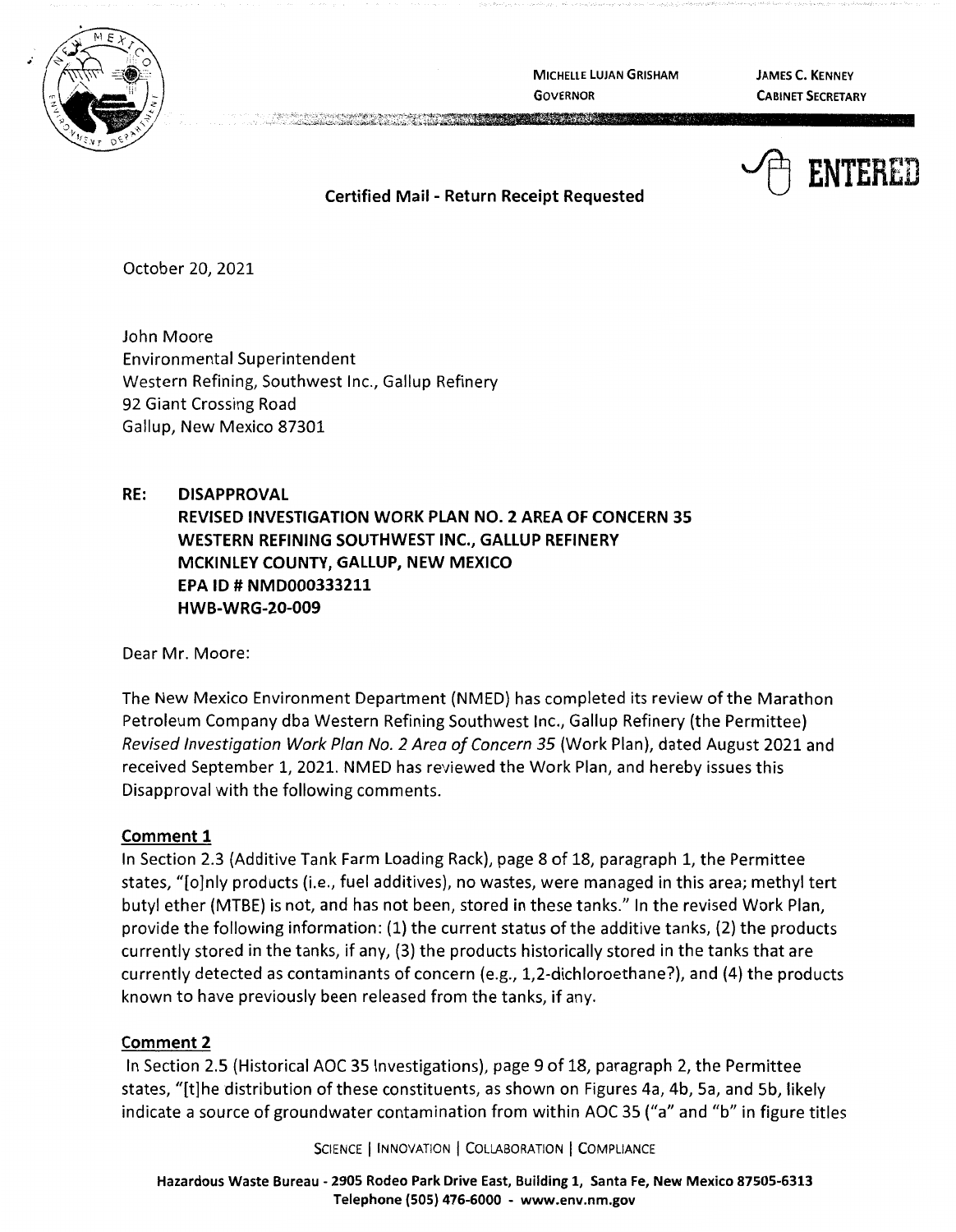indicate before and after discovery of the leaking transfer line, respectively)." Since the isoconcentration contour lines for the constituents (benzene and MTBE) are not presented on the figures, the distribution of the constituents before and after the October 2019 gasoline release is not clearly depicted on the figures. Revise the figures to include the estimated isoconcentration contour lines for the constituents. In addition, the distribution of total petroleum hydrocarbons (TPH) before and after the release may also help demonstrate how the plumes have migrated and expanded. Include figures that present the distribution of TPH in the revised Work Plan.

# **Comment 3**

In Section 2.5 (Historical AOC 35 Investigations), page 10 of 18, paragraph 1, the Permittee states, "[t]he Refinery is indefinitely idled at this time and the sewer is currently not in operation and blocked off." Since the sewer line is known to be leaking, the Permittee must repair or replace the sewer lines, where applicable, prior to resuming the refining operations. No revisions are required.

### **Comment 4**

In Section 2.6 (October 2019 Underground Transfer Line Release and Laser-Induced Fluorescence Investigation), page 10 of 18, paragraph 3, the Permittee states, "[a] report regarding LIF/HP results sitewide (i.e., including the May 2021 data) is currently in development and due to be submitted to NMED by October 31, 2021." NMED's June 2, 2021 Disapproval Marketing Tank Farm Laser-induced Fluorescence/Hydraulic Profiling Investigation Report states that "[t]he revised Report must be submitted to NMED no later than **September 14, 2021.** In addition, a work plan proposing to investigate the Process Area required by Comment 9 above must be submitted no later than **November 30, 2021** and an interim measures report that summarizes the effectiveness of the remediation system required by Comment 37 above must be submitted no later than **December 31, 2021."** NMED received the revised LIF/HP Investigation Report on September 24, 2021. NMED is not aware of an additional sitewide investigation report that the Permittee is submitting by October 31, 2021. A work plan that proposes investigation of the Process Area must be submitted and approved prior to initiating the sitewide investigation, as directed by the NMED's June 2, 2021 Disapproval. If the sitewide investigation of the Process Area was already conducted, NMED will consider the work to have been conducted at-risk and may require the Permittee to conduct additional work, if any deficiency is found. Clarify which report is to be submitted by October 31, 2021. Also, state when NMED will be receiving a work plan for the investigation of the Process Area.

# **Comment 5**

In Section 4.1 (AOC 35 Investigation), page 12 of 18, paragraph 2, black bullet 1, white bullet 1, the Permittee states, "[t]he locations listed below were selected for screening and sampling based on the UVOST waveform results, the total depth of the borings are provided in parentheses: [g]asoline signatures [-] MKTF-LIF-47 - (31.20 ft-bgs)." According to the MKTF-LIF-47 UVOST boring log included in Appendix D, elevated %RE signals are observed at a final depth  $\mathbf{L}$ 

· ..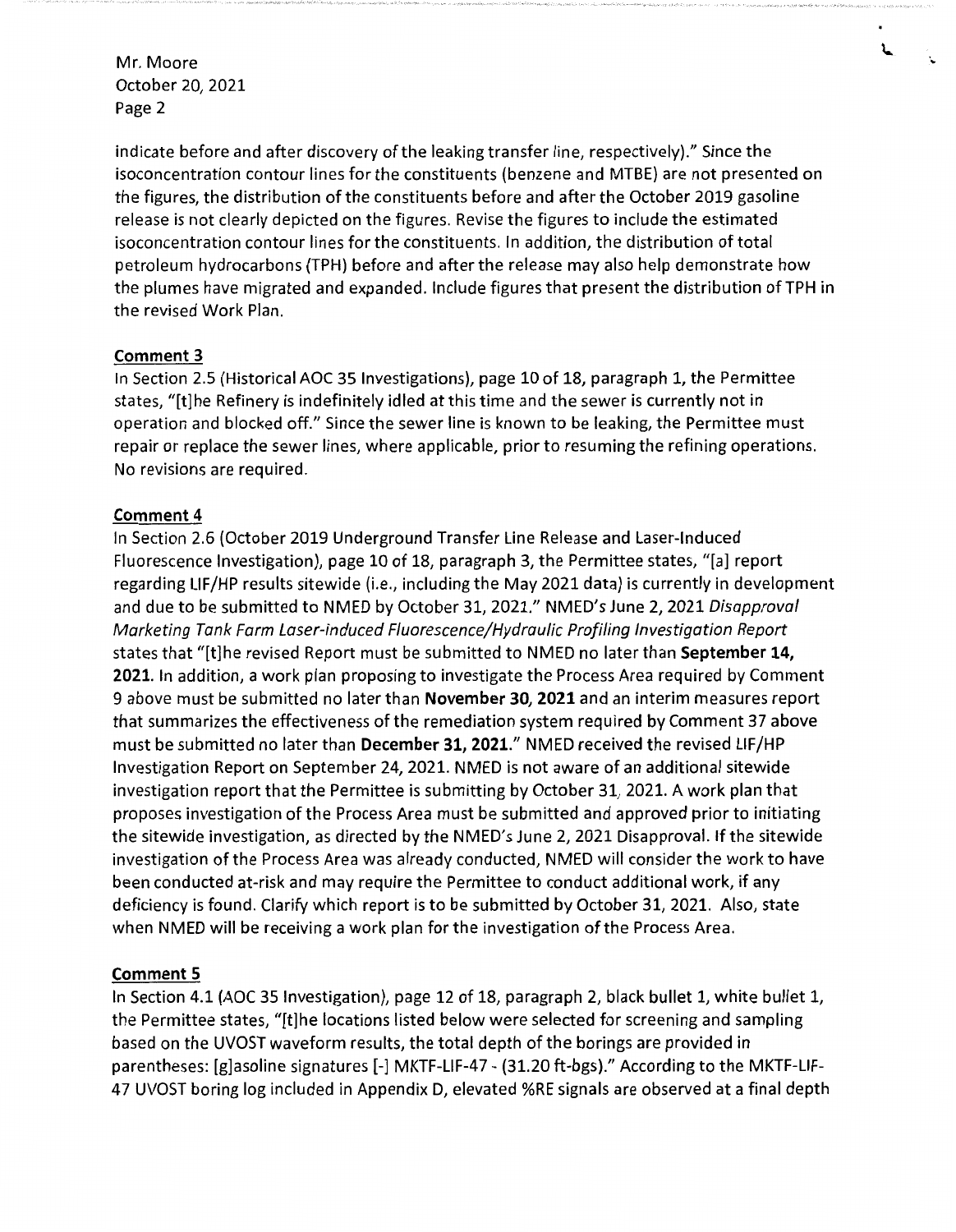of 31.20 feet bgs. However, the vertical extent of potential soil contamination at boring MKTF-LIF-47 was not delineated at the time of the LIF investigation. The proposed depth of the soil boring in the Work Plan must be deeper than the final depth of 31.2 feet bgs to identify the maximum depth of contamination. Headspace sampling may also be conducted using a PID/FID, as proposed, to determine the final depth of the boring and a confirmation sample must be collected from the bottom of the boring. Revise the Work Plan accordingly.

### **Comment 6**

In Section 4.1 (AOC 35 Investigation), page 12 of 18, paragraph 2, black bullet 1, white bullet 2, the Permittee states, "[t]he locations listed below were selected for screening and sampling based on the UVOST waveform results, the total depth of the borings are provided in parentheses: [g]asoline signatures[-] MKTF-LIF-66 - (18.58 ft-bgs)." According to the MKTF-LIF-66 UVOST boring log included in Appendix D, %RE signals do not indicate gasoline signatures; the results appear to be diesel signatures. Figure 7 (LIF/HP Investigation Locations) also indicates that diesel signatures are observed at boring MKTF-LIF-66. Select an alternate sampling location where gasoline signatures are observed on a UVOST boring log, as appropriate. Revise the Work Plan accordingly.

### **Comment 7**

In Section 4.1 (AOC 35 Investigation), page 12 of 18, paragraph 2, black bullet 2, white bullet 1, the Permittee states, "[t]he locations listed below were selected for screening and sampling based on the UVOST waveform results, the total depth of the borings are provided in parentheses: [d]iesel signatures[-] MKTF-LIF-37 - (29.24 ft-bgs)." According to the MKTF-LIF-37 UVOST boring log included in Appendix D, elevated %RE signals are observed at the final depth of 29.24 feet bgs. The vertical extent of potential soil contamination at boring MKTF-LIF-37 was not delineated at the time of the LIF investigation. The depth of the boring in the Work Plan at the proposed location must be deeper than the final depth of 29.24 feet bgs to identify the maximum depth of contamination (see also Comment 5). In addition, according to the boring log included in Appendix D, %RE signals do not indicate diesel signatures; the results appear to be gasoline signatures. Figure 7 also indicates that gasoline signatures are observed at boring MKTF-LIF-37. Select an alternate sampling location where diesel signatures are observed on a UVOST boring log, as appropriate (see also Comment 6).

# **Comment 8**

In Section 4.1 (AOC 35 Investigation), page 12 of 18, paragraph 2, black bullet 2, white bullet 2, the Permittee states, "[t]he locations listed below were selected for screening and sampling based on the UVOST waveform results, the total depth of the borings are provided in parentheses: [d]iesel signatures [-] MKTF-LIF-42 - (31.51 ft-bgs)." According to the MKTF-LIF-42 UVOST boring log included in Appendix D, %RE signals indicate gasoline, naphtha or gasoline/naphtha mixture signatures depending on the depth intervals; the results do not appear to be representative of the diesel signatures that are indicated by orange or red waveforms. Figure 7 indicates that gasoline signatures are observed at boring MKTF-LIF-42.

*.I*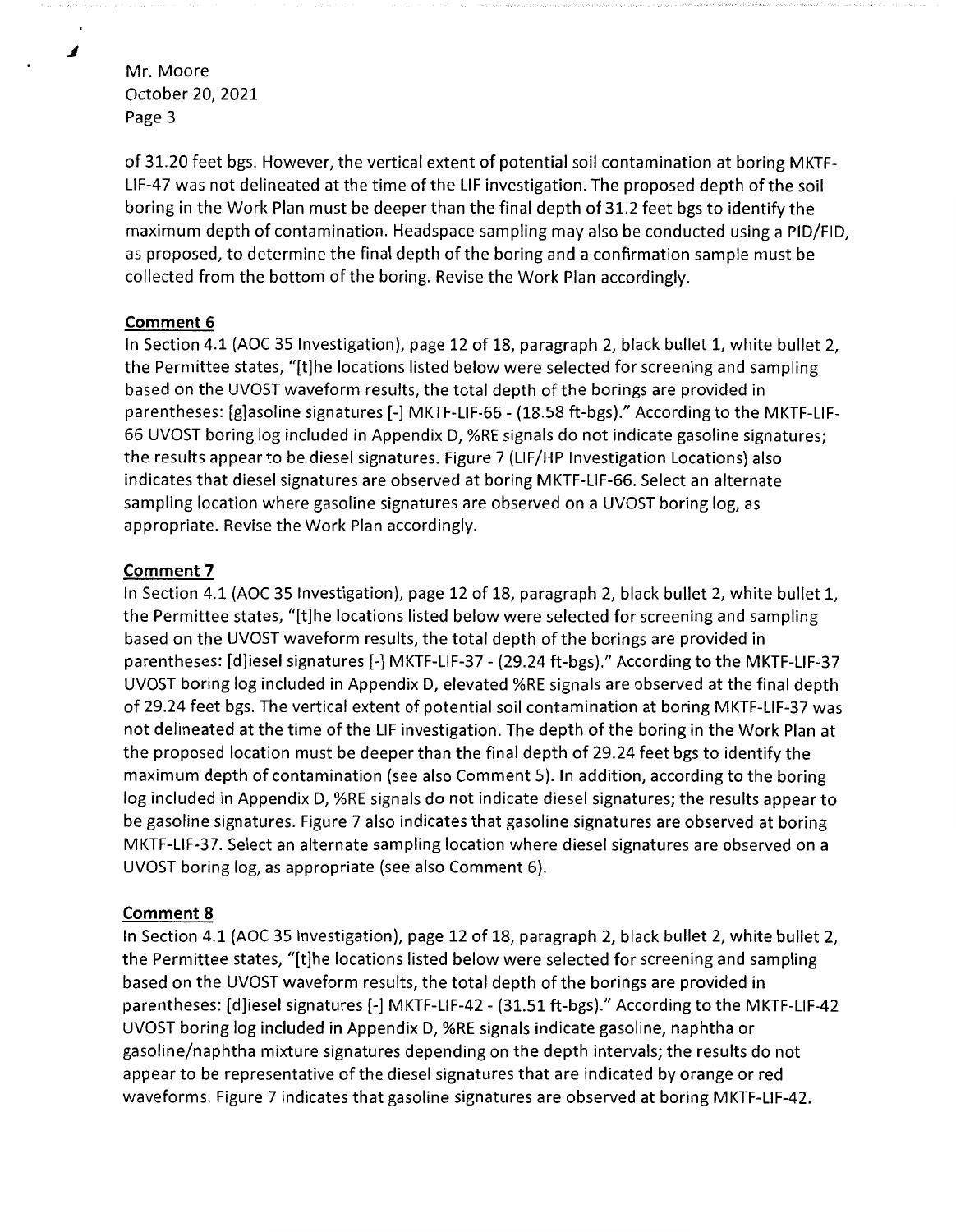Select an alternate sampling location where diesel signatures are observed on a UVOST boring log, as appropriate. Revise the Work Plan accordingly.

### **Comment 9**

In Section 4.1 (AOC 35 Investigation), page 12 of 18, paragraph 2, black bullet 3, white bullet 1, the Permittee states, "[t]he locations listed below were selected for screening and sampling based on the UVOST waveform results, the total depth of the borings are provided in parentheses: [g]asoline/diesel mixture signatures[-] MKTF-LIF-36 - (27.04 ft-bgs)." According to the MKTF-LIF-36 UVOST boring log included in Appendix D, %RE signals mostly indicate diesel signatures; the results do not appear to be representative of gasoline/diesel mixture signatures. Select an alternate sampling location where gasoline/diesel mixture signatures are observed on a UVOST boring log, as appropriate. Revise the Work Plan accordingly.

### **Comment 10**

In Section 4.1 (AOC 35 Investigation), page 12 of 18, paragraph 2, black bullet 3, white bullet 2, the Permittee states, "[t]he locations listed below were selected for screening and sampling based on the UVOST waveform results, the total depth of the borings are provided in parentheses: [g]asoline/diesel signatures[-] MKTF-LIF-46 - (34.66 ft-bgs)." According to the MKTF-LIF-46 UVOST boring log included in Appendix D, elevated %RE signals are observed at the final depth of 34.66 feet bgs. The vertical extent of potential soil contamination at boring MKTF-LIF-46 was not delineated at the time of the LIF investigation. The depth of the boring in the Work Plan at the proposed location must be deeper than the final depth of 34.66 feet bgs to identify the maximum depth of contamination (see also Comment 5).

#### **Comment 11**

In Section 4.1 (AOC 35 Investigation), page 12 of 18, paragraph 2, black bullet 4, white bullets 1 and 2, the Permittee states, "[t]he locations listed below were selected for screening and sampling based on the UVOST waveform results, the total depth of the borings are provided in parentheses: [w]estern edge of identified impacts[-] MKTF-LIF-62 - (34.76 ft-bgs) [-] MKTF-LIF-74 (21.33 ft-bgs)." According to Figure 7, gasoline signatures were observed from boring MKTF-LIF-90 and advanced farther southwest of the borings MKTF-LIF-62 and MKTF-LIF-74. The gasoline signatures observed at boring MKTF-LIF-90 may be indicative of the leading edge of the gasoline plume; therefore, soil samples must also be collected from the location near MKTF-LIF-90 to investigate the lateral extent of the soil contamination. Revise the Work Plan accordingly.

# **Comment 12**

In Section 4.1 (AOC 35 Investigation), page 12 of 18, paragraph 2, black bullet 5, white bullets 1 and 2, the Permittee states, "[t]he locations listed below were selected for screening and sampling based on the UVOST waveform results, the total depth of the borings are provided in parentheses: [r]esidual/no UVOST response[-] MKTF-LIF-71- (25.29 ft-bgs) [-] MKTF-LIF-78 (29.29 ft-bgs)." According to Figure 7, gasoline signatures were observed from the borings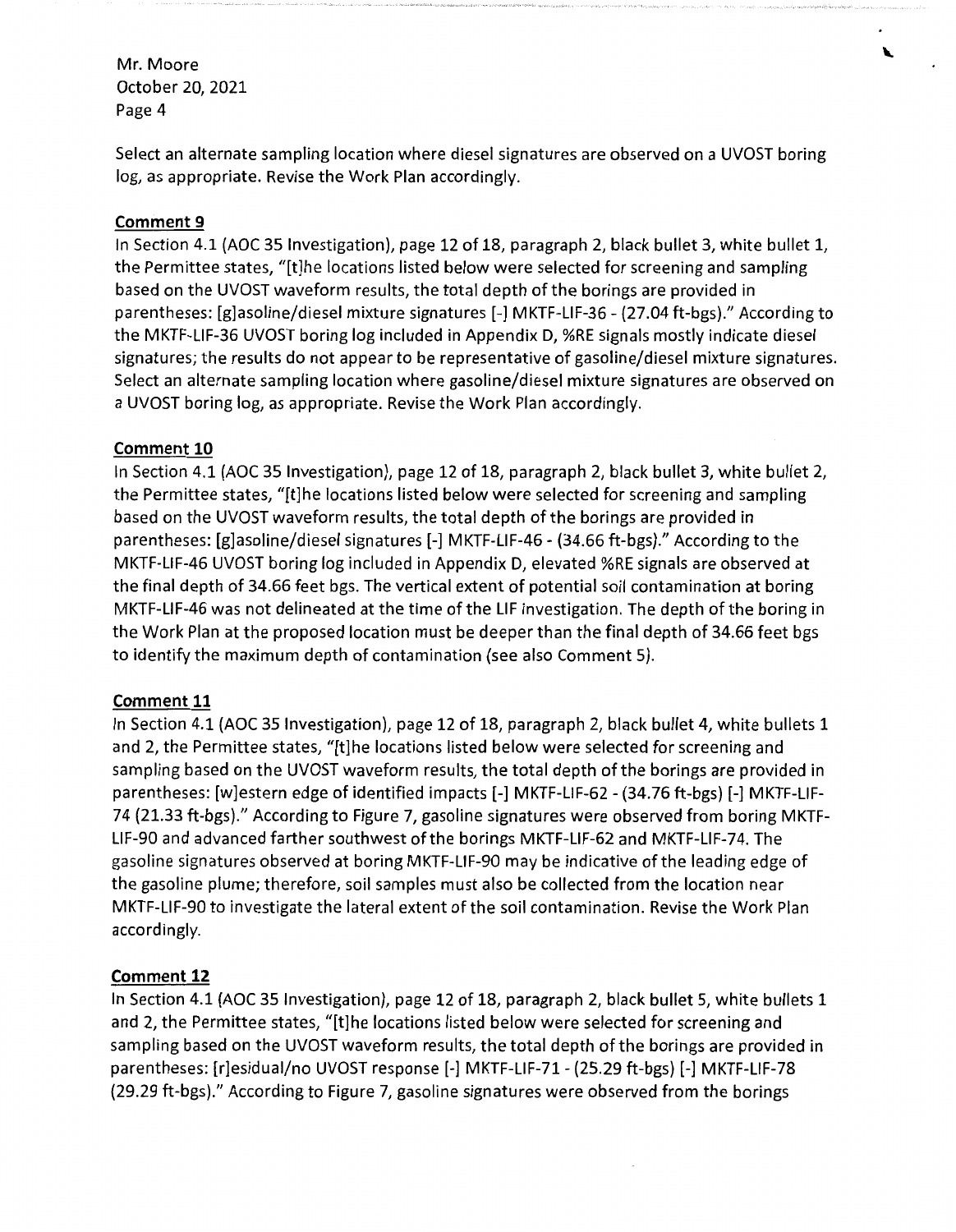located farther west of boring MKTF-LIF-78 (e.g., MKTF-LIF-77, and -90). However, no UVOST response was observed from boring MKTF-LIF-135 located west of borings MKTF-LIF-77, and - 90. In order to investigate the lateral extent of the soil contamination and confirm the limits of contamination downgradient of MKTF-LIF-77 and -90, soil samples must also be collected from the location near MKTF-LIF-135. Revise the Work Plan accordingly.

### **Comment 13**

Section 4.1 (AOC 35 Investigation), page 12 of 18, paragraph 2, does not propose to investigate the presence/absence of SPH north of sump S-1, as required by Comment 2 in the NMED's August 17,2021 Approval with Modifications Borrow Pit Interceptor Sumps Installation Summary Letter. Since Comment 2 is pertinent to the AOC 35 investigation, the provision must be included in the revised Work Plan. Furthermore, if Comment 2 is not addressed in the revised Work Plan, the Permittee will likely be required to submit a separate work plan to address Comment 2 to NMED.

#### **Comment 14**

In Section 4.2 (Soil Sample Field Screening, Sampling, and Logging), page 13 of 18, paragraphs 6 and 7, the Permittee states, "[p]hotoionization detector equipped with a 10.6 or higher electron volt (eV) lamp or a combustible gas indicator may be used for VOC field screening [and f]or locations with observed impacts on the UVOST boring log, discrete soil samples will be collected from each boring for laboratory analyses every 3 feet until reaching the final depth of the corresponding LIF/HP borehole. For locations with residual/no UVOST response, soil samples will be collected every 6 feet until reaching final depth of the corresponding **LIF/HP**  borehole." Based on the previous investigation, it is NMED's observation that the proposed sampling intervals may miss the contamination potentially present in the soils. Since a photoionization detector (PID) will be used for VOC screening, include a provision to collect additional soil samples at depths where elevated PID readings are recorded (e.g., by adjusting the sample collection intervals) in the revised Work Plan.

# **Comment 15**

In Section 4.2 (Soil Sample Field Screening, Sampling, and Logging), page 14 of 18, paragraph 1, the Permittee states, "[a]dditional information, such as the presence of water-bearing zones and any unusual or noticeable conditions encountered during drilling, will also be recorded on the logs." If water bearing zones are encountered during the investigation, the Permittee must collect groundwater samples at those intervals for laboratory analyses. The analytical suite for the additional groundwater samples must be consistent with those of the soil samples proposed in Section 4.5 (Chemical Analyses). Include these provisions in the revised Work Plan.

#### **Comment 16**

In Section 4.5 (Chemical Analyses), page 16 of 18, bullet 4, the Permittee states, "[s]oil samples will be analyzed for the following: [-] 1,2-dichloroethane (EDB) (EPA Method 8011 or similar)." There is a typographical error in the statement. 1,2-dichloroethane is abbreviated as DCA rather

◢